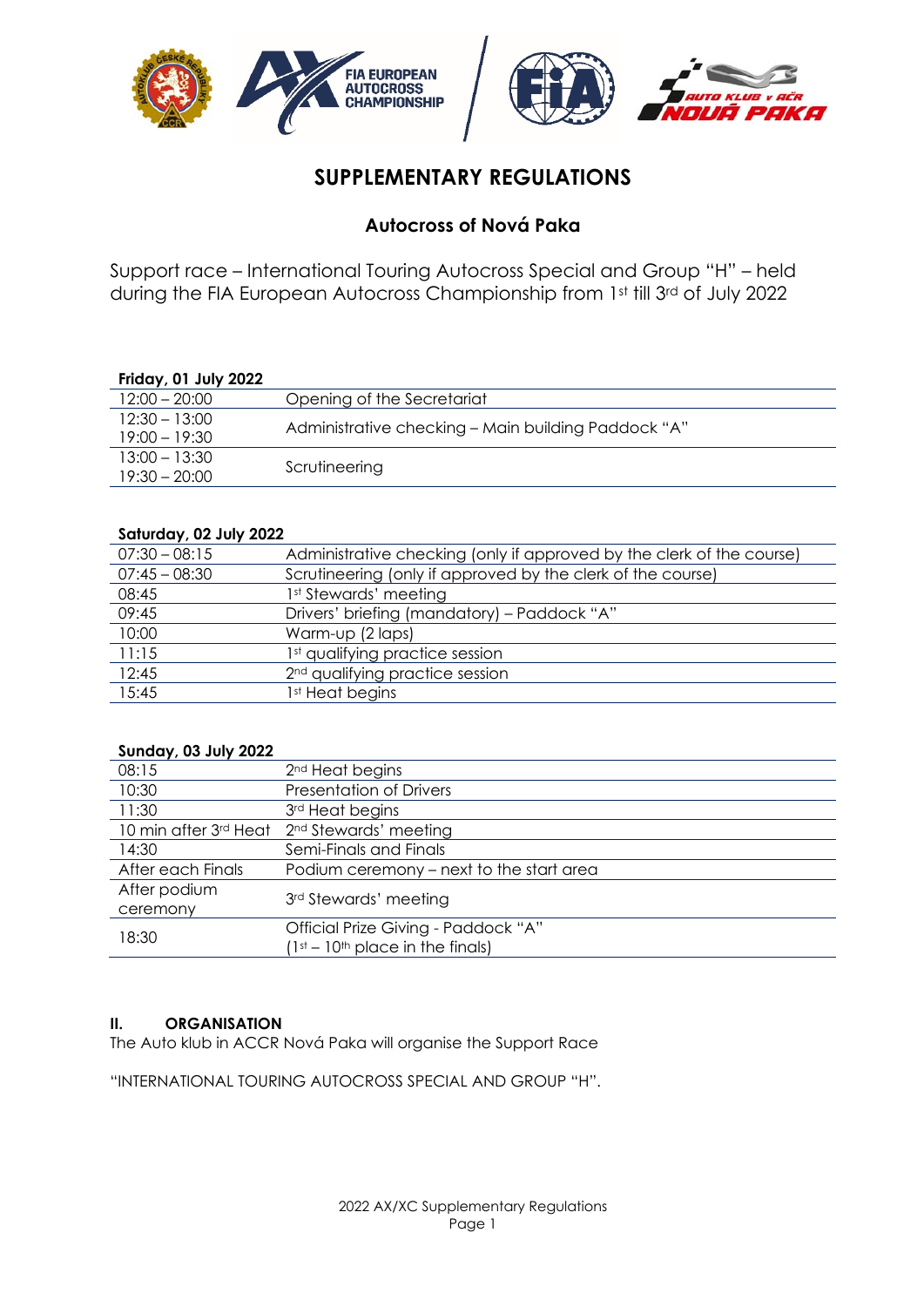





#### **a) Organising Committee**

President: Miroslav Chudoba

Members: Bohuslav Kužel, Ladislav Tejchman, Milan Tejchman, Josef Grof, Miroslav Tichý, Leoš Koch, Miroslav Krejčí, Jiří Lupínek, Jaroslav Ulrich, Martin Ulrich, Pavel Vydra, Radomír Mikyska, Aleš Vágner, Jan Mochan, Petra Horáková

# Secretariat: **Auto klub v AČR Nová Paka Štikov 122 www.autoklubnp.cz**

**CZE-509 01 Nová Paka e-mail: autoklubnp@seznam.cz** 

# **b) Officials**

| - Steward:<br>- Clerk of the course<br>- Secretary to the stewards<br>- Assistant clerk of the course                                                                                                                        | Jakub Vymazal (CZE)<br>Jan Mochan (CZE)<br>Milan Tejchman (CZE)<br>Miroslav Chudoba (CZE)                                                                                                               |
|------------------------------------------------------------------------------------------------------------------------------------------------------------------------------------------------------------------------------|---------------------------------------------------------------------------------------------------------------------------------------------------------------------------------------------------------|
|                                                                                                                                                                                                                              | Ladislav Tejchman (CZE)<br>Bohumil Kužel (CZE)                                                                                                                                                          |
| - Secretary of the Competition<br>- Chief scrutineer<br>- Chief timekeeper<br>- Safety officer<br>- Chief medical officer<br>- Competitors' liaison officer<br>- Judges of fact:<br>- startline<br>- false start<br>- finish | Petra Horáková (CZE)<br>Jiří Urban (CZE)<br>Peter Majoshazi (HUN)<br>Jaroslav Vrtělka (CZE), Miroslav Maxa (CZE)<br>TBA<br>Jiří Lupínek (CZE), Jan Petr (CZE)<br>Miloš Janák (CZE)<br><b>TBA</b><br>TBA |

# **c) Official Notice Board**

http://www.chronomoto.com/fiaautocross/

# **III. GENERAL CONDITIONS**

This Support Race for Touring Autocross and Group "H" cars will not count into any championship

- ‐ Vehicles TAX 4x4 or 4x2
- ‐ The safety belts must comply with one of FIA Standards and must have valid life time period
- The seats must comply with one of FIA Standards and must have valid life time period
- Tires of your own choice
- ‐ Fuel of your own choice must be commercial fuel with max. of 102 oct.
- ‐ Driver´s safety equipment must comply with one of FIA Standards
- The vehicle must have a sporting license from the corresponding ASN.
- ‐ Valid 2022 International or National driver´s license issued by ASN
- ‐ The race will be in accordance with the FIA European Championship Sporting Code
- The organizer will issue starting numbers to the drivers
- ‐ Starting fee for each vehicle is 200 EUR (including paddock fee)
- ‐ For prize money offered by organizer Auto klub v AČR Nová Paka see the table in the Supplementary Regulations
- ‐ First 10 drivers will be rewarded with a cup.

# Vehicles from the Finals will NOT enter the PARC-FERMÉ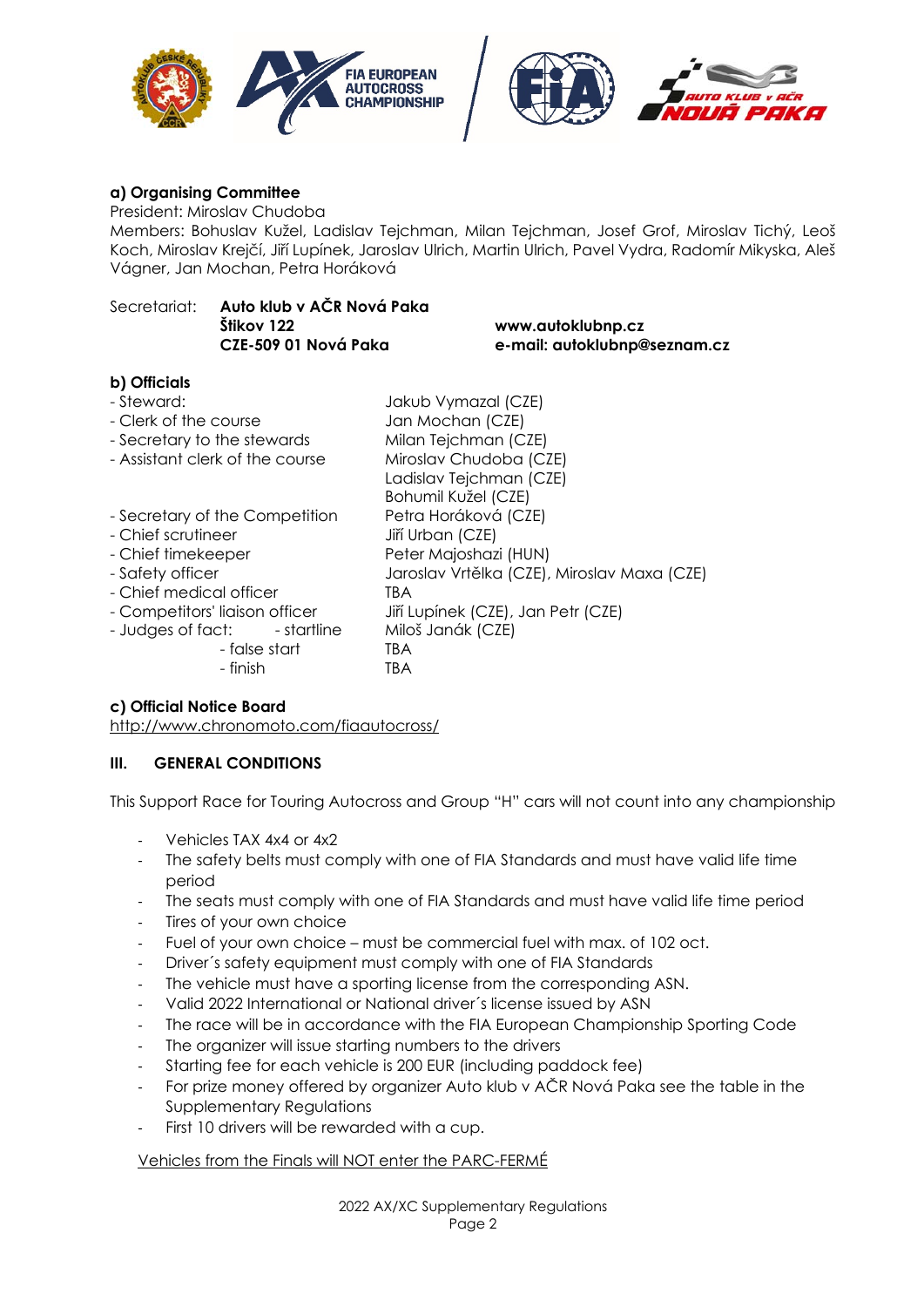





#### **a) DESCRIPTION OF THE CIRCUIT**

| Place:          | Nová Paka (CZE)                                     |
|-----------------|-----------------------------------------------------|
| Telephone:      | +420 602 139 660                                    |
| Length:         | 930 metres                                          |
| Width of start: | 20 metres                                           |
| Maximum width:  | 18 metres                                           |
| Minimum width:  | 10 metres                                           |
| Location:       | 130 km northeaster from Prague - route E 65 or E 68 |
| Point GPS:      | 50°29'20.47"N, 15°32'17.00"E                        |

#### **b) ENTRY FORMS – ENTRIES**

Anybody wishing to take part in the Competition must register via e-mail at autoklubnp@seznam.cz

The maximum number of drivers will be 30.

The system for booking of parking places in paddock will start on 06.06.2022 on website www.autoklubnp.cz

#### **c) ENTRY FEES**

The entry fee has to be settled till the closing date of entries: maximum 200  $\epsilon$  (including the service fee)

As the entry form from the Driver and the confirmation of the acceptance from the organiser is considered as a contract, the Driver, not coming to the Competition, has to apologise, giving a reason, as soon as possible.

#### **The entry fee will be paid before 27.06.2022, closing date for entries**:

- **20/06/2022,** 1st closing date of entries
- **27/06/2022),** 2nd closing date of entries

*Bank Connection: ČSOB, account no.: 219961455/0300 variable symbol: Driver´s license number, additional information: Driver´s name and division* 

# **Bank acc.: 223197031/0300; BIC (SWIFT): CEKOCZPP; IBAN: CZ84 0300 0000 0002 2319 7031**

**d)** Entry fees may be refunded only:

- to candidates who are not accepted,
- in the case of the Competition not taking place,
- if the Competitor withdraws his entry no later than the Monday before the Competition. If the withdrawal is announced to the organiser between that Monday and the opening of the administrative checking, only 50% of the entry fee will be refunded.

#### **IV. INSURANCE**

**Insurance Company: Allianz pojišťovna, a. s. Ke Štvanici 656/3, CZ-186 00 Praha**  Registration No.: 47115971

**Insurance policy no.:** C550019283 **Date completed:** 31.03.2022

#### **Motor sport competition insured:**

Nová Paka, on 29.06. - 11.07.2022 The ticked insurance cover exists according to the invitation bid approved and registered by the sport instance for: Liability insurance.